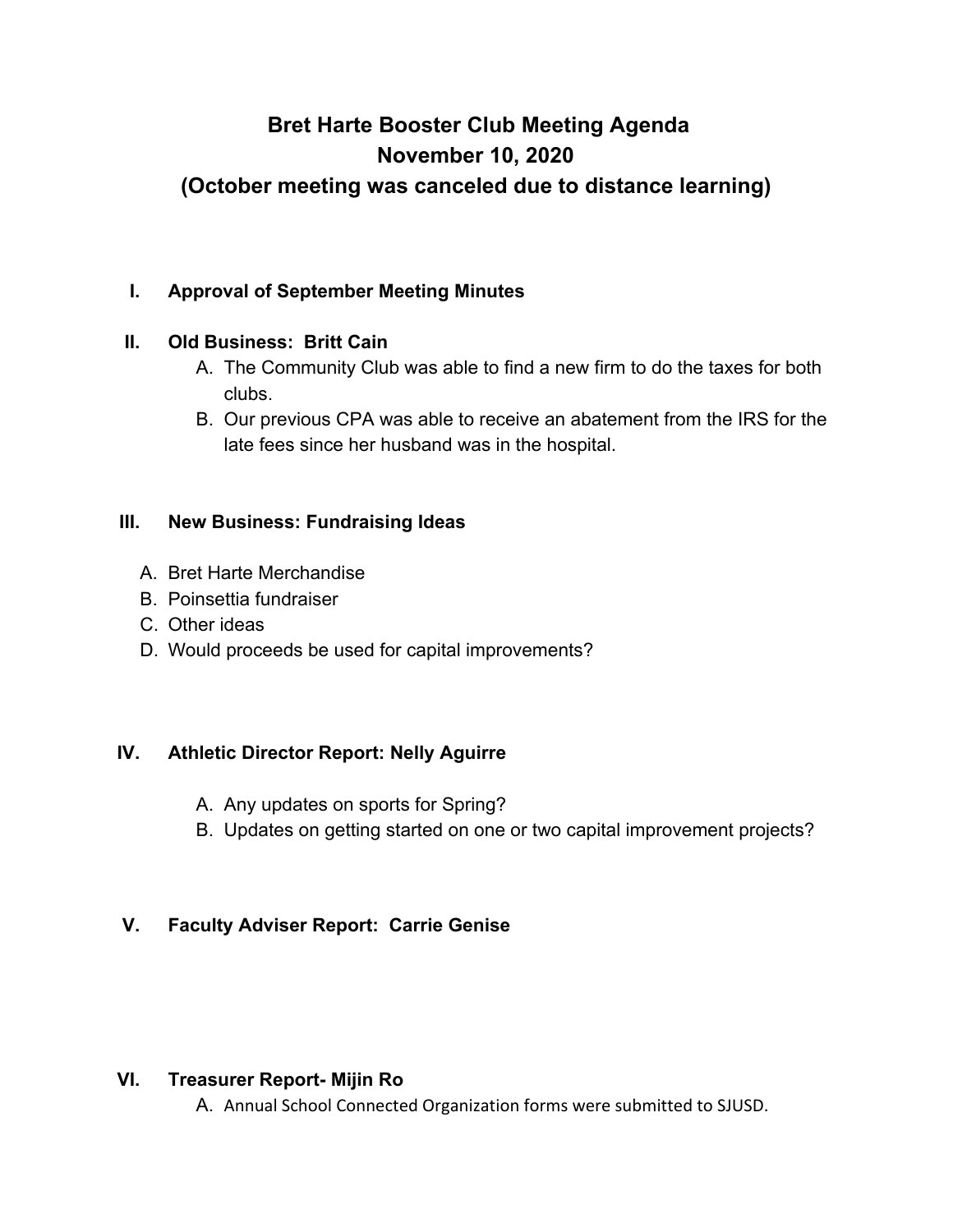B. Mijin has been working with Community Club treasurer to get them information they need to complete insurance renewal and taxes for both clubs.

## **VII. Equipment Coordinator Report: Kristin O'Leary**

**VIII. Community Club Representatives Report: Thao Vu-Dring & Sarah Hamilton**

A. Any updates from Community Club?

**IX. Run Turkey Run Report- Ariane Jubert**

# **Bret Harte Booster Club Meeting Notes November 10, 2020**

**Attended (via Zoom): Nelly Aguirre, Britt Cain, Thao Vu-Dring, Heather Smith, Carrie Genise, Sarah Hamilton, Jen McLaughlin, Ariane Jubert**

**Regrets: Mijin Ro, Kristin O' Leary**

#### **Meeting started at 7:07PM**

### **I. Approval of September Meeting Minutes**

- A. September meeting minutes approved
	- 1. Ariane made a motion to approve the September meeting minutes, Sarah seconded.
	- 2. All voted in favor

### **II. Old Business: Britt Cain**

- A. The Community Club was able to find a new firm to do the taxes for both clubs
	- 1. Will split \$300-\$350 between both clubs (depends on the number of forms needed)
- B. Our previous CPA was able to receive an abatement from the IRS for the late fees since her husband was in the hospital.

### **III. New Business: Fundraising Ideas**

- A. Bret Harte Merchandise
	- 1. Got ideas from Leland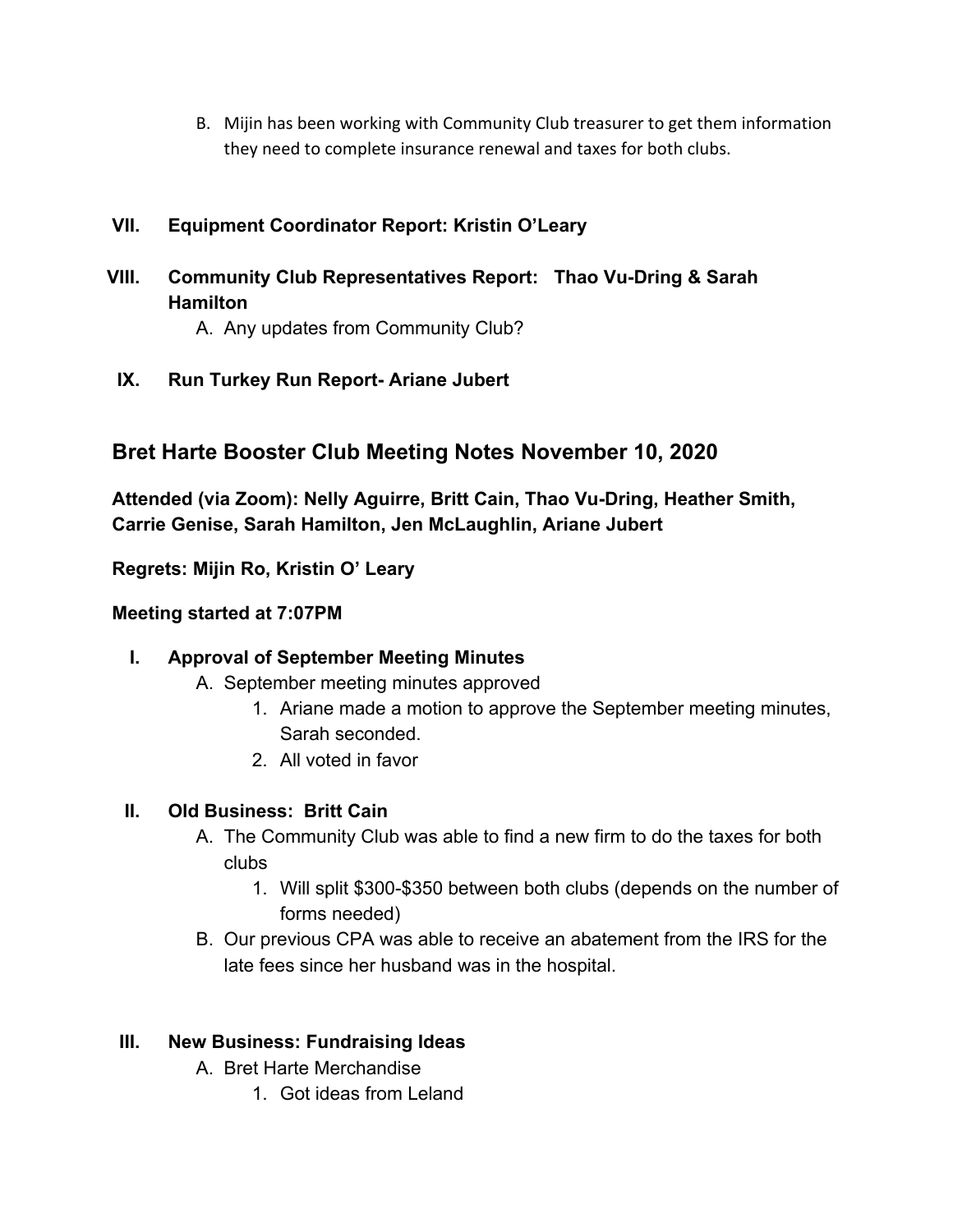- a) Blanket company no longer in business
- b) Chairs are popular however no profit
- c) Clothing from CA Sports Design is the best bet for raising money- sell at 2x the cost.
	- (1) Brian stopped by BHMS and talked about a design addition to BHMS apparel that would related to the community (ie: "Almaden Valley Strong")
	- (2) Can do pick-up window at CA Sports
	- (3) Could add masks to the offering with Almaden or BHMS
	- (4) Nelly to follow-up on who can be in contact with Brian and will also see if there is a school website where product is available that we can look at
	- (5) Would need to determine what we want, what profit we want, who would control the website, etc?
	- (6) Look at hats, pajamas, masks, beanies potentially with a bronco rather than saying Bret Harte. Try to make applicable to BH, Leland, and general community
- B. No other ideas discussed

### **IV. Athletic Director Report: Nelly Aguirre**

- A. Any updates on sports for Spring?
- B. Updates on getting started on one or two capital improvement projects?
	- 1. Alanna has been in contact with District Office to see what we can work on.
	- 2. Alanna will have an update by end of December or beginning of January on what items from proposal can be covered by district.
	- 3. Booster can pay for things not covered by district
	- 4. Project must go through formal approval by district and contracted by the district. Contractors must be paid on a union scale, even if not union workers
	- 5. Unable to do fence around perimeter the BHMS grass area as we need to maximize space for social distancing in evacuation
	- 6. Once item not on Carrie's list is filling in the holes in the grass left by the ground squirrels and gophers. Nelly will add to the list
- C. Season sport guidelines haven't been drafted for middle school. Waiting for direction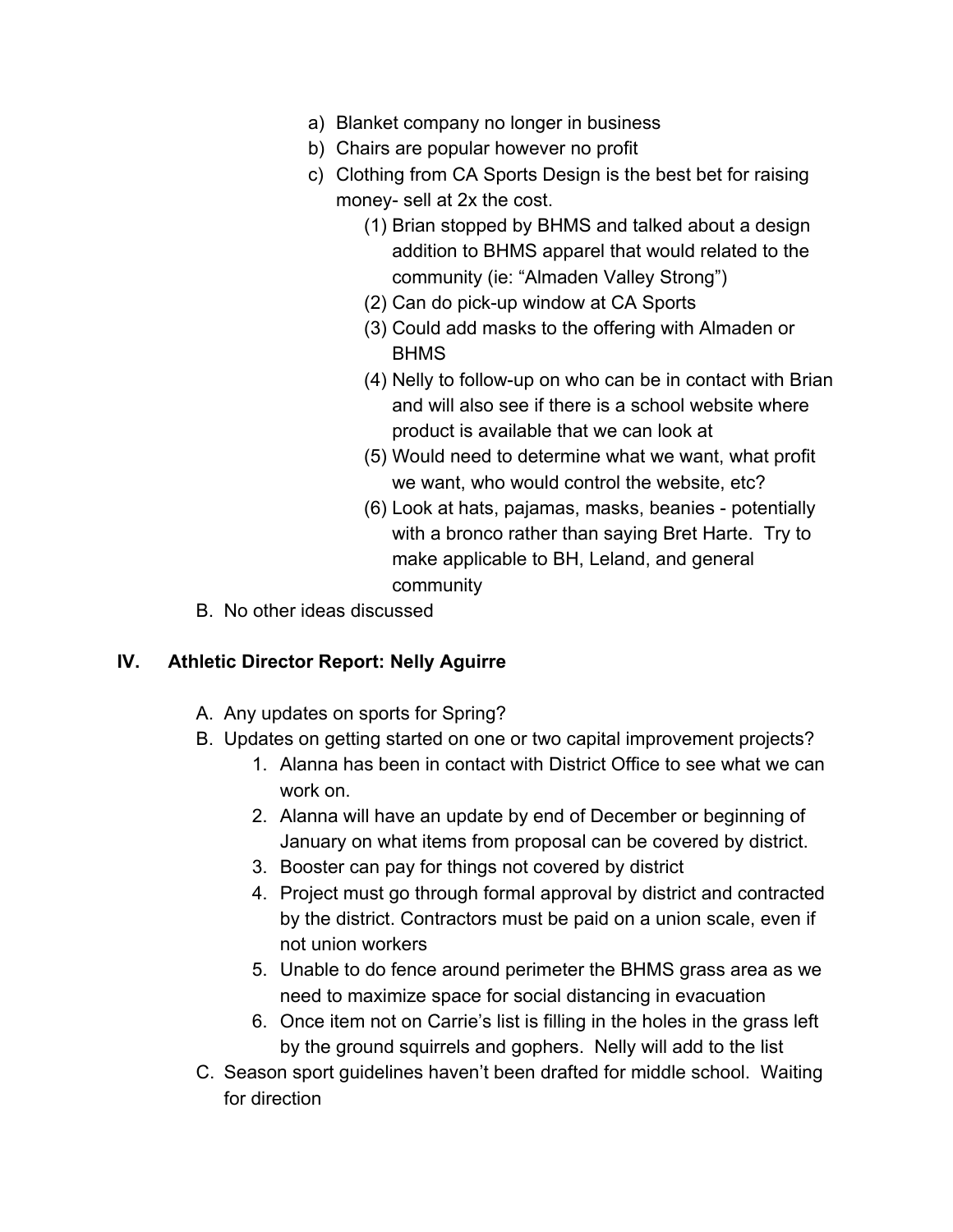- 1. If we offer sports in spring, both DL and in-person students can participate
- D. Meeting earlier today to discuss considerations of returning to school
	- 1. Site safety team to determine safest way to return to school for all students and staff. Member from every department, admin team members, and classified staff

## **V. Faculty Adviser Report: Carrie Genise**

- A. PE hasn't gotten the go ahead to use equipment during PE yet
- B. Planning for potential cleaning solutions if allowed to use equipment
- C. If we get the go ahead to use equipment, will purchase more equipment to use
- D. Pending final guidelines to determine what PE can and can't do and how to do in-person and DL activities simultaneously. Same goes for electives like music, art, etc.
- E. Group discussed personal thinking around remaining DL vs. in-person returns

## **VI. Treasurer Report- Mijin Ro [Absent - no additional update]**

- A. Annual School Connected Organization forms were submitted to SJUSD.
- B. Mijin has been working with Community Club treasurer to get them information they need to complete insurance renewal and taxes for both clubs.

## **VII. Equipment Coordinator Report: Kristin O'Leary [Absent - no update]**

## **VIII. Community Club Representatives Report: Thao Vu-Dring & Sarah Hamilton**

- A. Thao attended the last Community Club meeting, but nothing pertinent to the booster club meeting
- B. Sarah attended September meeting. Not much relevant to Booster Club - approved budget for the year and discussed what would be the same or different
	- 1. Community Club has a facebook page, Booster Club doesn't. Community Club offered to advertise for Booster Club is needed.
	- 2. Donations are low this year and they are having issues getting support for teachers

### **IX. Run Turkey Run Report- Ariane Jubert**